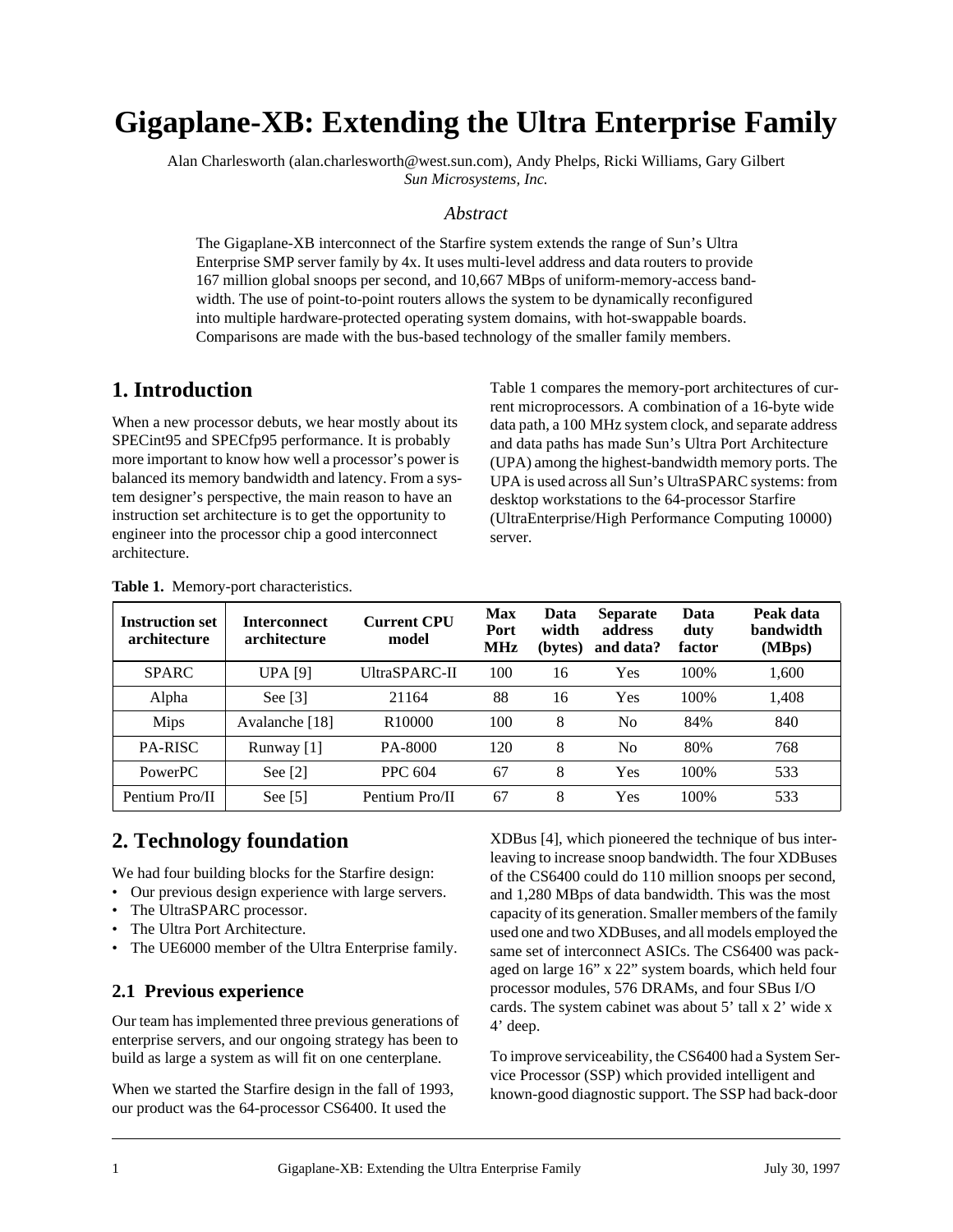connections to all the ASICs in the system to aid in fault diagnosis.

To improve availability, the CS6400 system boards could be hot-swapped in and out for service, and Solaris dynamically reconfigured on and off of these boards — all while the system remained operational. Because the interconnect was bus-based, the system had to be quiesced for a few seconds while the board was physically removed from the cabinet.

To increase system flexibility, the CS6400 could have two single-board *domains*in addition to the main system. These were useful as isolated environments for safely testing new software. A domain ran a separate instance of Solaris, and was protected from software faults in other domains. Domains could be dynamically configured and deconfigured on the fly.

We found that the scale of the CS6400 worked well, and decided to carry over many of its concepts to the new UltraSPARC / UPA technology generation.

### **2.2 UltraSPARC processor**

The UltraSPARC processor family [\[11\]](#page-14-0) was first delivered in late 1995 at 167 MHz. The second-generation UltraSPARC-II has been scaled up to 300 MHz in the most recent products [\[12\]](#page-14-0). It has an estimated SPECint95 of 12 and a SPECfp95 of 18.1 when configured with a 2 MB external cache in a workstation.





The processor can execute four operations per clock, including one floating-point multiply and one floating-point add. It supports software-initiated prefetches. There may be up to three outstanding memory transactions, including one instruction-cache miss, up to three load/prefetch misses, and up to two writebacks of modified cache lines.

The UltraSPARC family implements the Visual Instruction Set (VIS) multimedia extensions [\[6\]](#page-14-0). These include block load and store instructions that transfer data directly between an aligned 64-byte block of memory and an aligned group of eight double-precision floating-point registers. VIS block stores do not cause a write-allocate in cache, and so reduce the load on the interconnect. Block accesses avoid polluting the caches with non-reused vector data, and so avoid sweeping code out of the instruction cache. There may be up to three block accesses in progress, including one block store.

The processor, external cache, and data buffer chips are all mounted on a module, so faster processors and larger caches can be productized without affecting the underlying system board.

### **2.3 Ultra Port Architecture**

The UPA [\[9\]](#page-14-0) allows a wide range of implementations, ranging from uniprocessor desktops to multiboard symmetric multiprocessor (SMP) systems. The UPA does writeback MOESI (exclusively modified, shared modified, exclusively clean, shared clean, and invalid) coherency on 64-byte-wide cache blocks.





To allow scaling beyond traditional snoopy buses, the UPA defines a point-to-point packet-switched protocol between the distributed system control function. For example, the sequence for a load-miss to memory is:

- **1.** The UPA master port issues a read transaction request (P\_Req) on its UPA address bus to the system control.
- **2.** The system control does a snoop operation on the duplicate tags, and at the same time starts a memory cycle.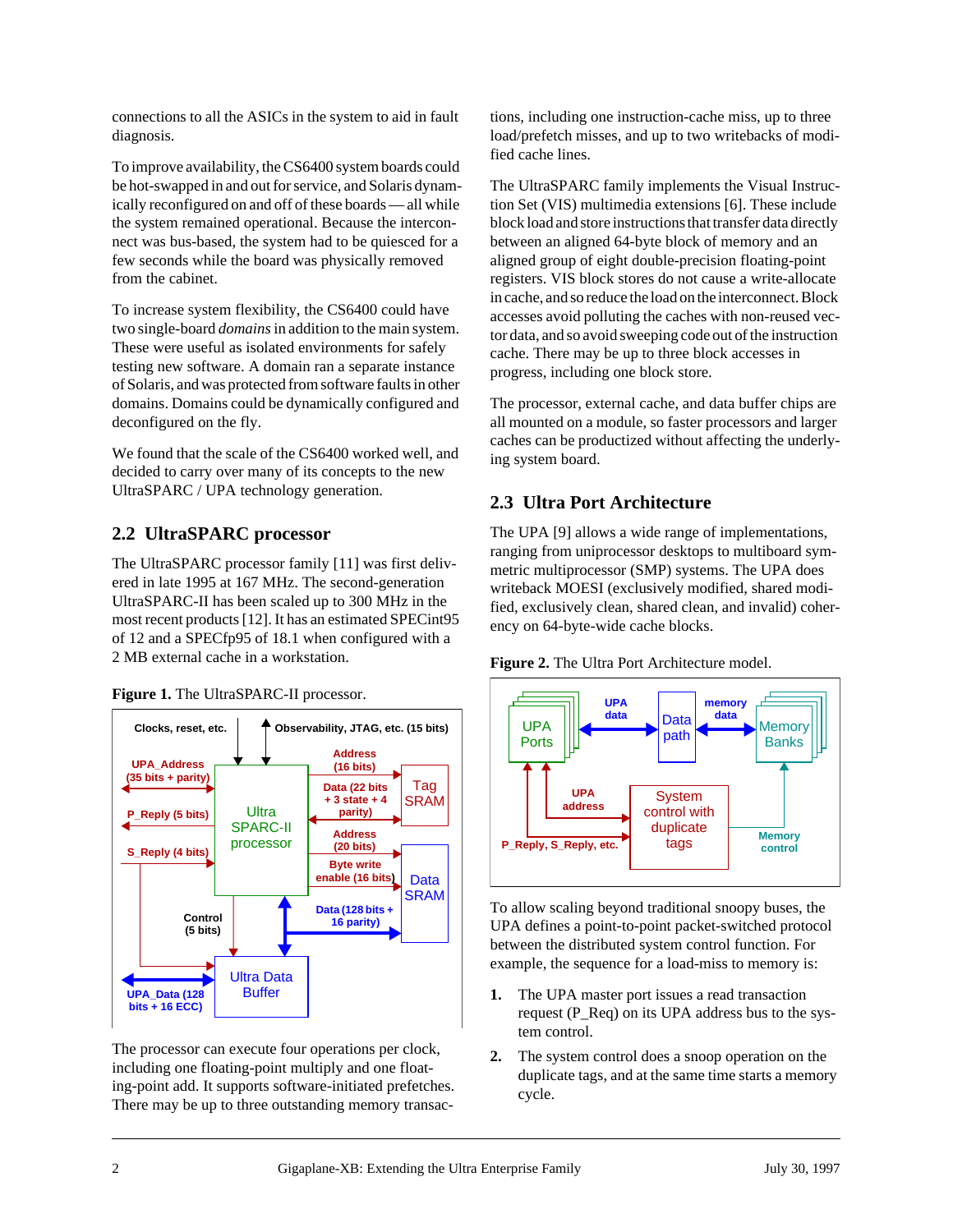**3.** The datapath is scheduled, and the data is delivered to the requesting UPA port with an S\_Reply.

The UPA does not dictate snoop timing, so large systems can trade-off snoop latency for greater bandwidth.

The UPA maintains a set of duplicate coherence tags for each cache in the system. It performs a fast SRAM lookup in parallel with memory reads. In contrast, directory-based systems which maintain coherence states in main memory must incur a read-modify-write penalty for every memory read.

The UPA's departure from conventional snoopy-bus and directory-based approaches allows processors to achieve the lowest possible latency on cache misses, and effectively pipelines the interconnect to allow maximum and often bubbleless utilization of address path, datapath and main memory. Cache fill transactions and dirty-victim writeback transactions proceed in parallel and independently of each other, further reducing cache miss latencies.

### **2.4 Ultra Enterprise 3000–6000**

The UE6000 [\[10\]](#page-14-0) has the largest bus-based interconnect of current systems. Its address bus does a snoop every-other clock, while its 36-byte-wide error-correcting code (ECC)-protected data bus transmits a 64-byte data block every-other clock. At an 83.3 MHz system clock, this is 41.7 million snoops per second, and a 2,667 MBps data rate.





The UE6000 is implemented with eight board slots on either side of its centerplane. Smaller cabinets (UE4000 and UE3000) hold eight and four boards respectively. The boards are 11.5" x 10" in size, and have a 2" spacing on the centerplane.

There are three board types. The CPU/memory board contains two processor modules, 16 DIMMs, and 10 interconnect ASICs of three different types. The SBus I/O board provides three SBus slots on two SBuses, as well as built-in 10 and 100 Mbit/sec Fast Ethernet, Fast/Wide SCSI-2 and two Fibre Channel sockets. The Graphics I/O board substitutes a high-bandwidth framebuffer connection for one of the SBus slots.

The UE3000 can be configured with up to six processors, the UE4000 up to 14 processors, and the UE6000 with up to 30 processors.

### **3. Starfire design choices**

We set three primary product goals for the Starfire:

- **1.** Scale up the Ultra Enterprise server family by providing 4x the bandwidth of the UE6000.
- **2.** Introduce mainframe-style partitioning to Unix servers with Dynamic System Domains.
- **3.** Increase the system reliability, availability, and serviceability (RAS).

### **3.1 Providing 4x greater bandwidth**

We again chose to do a uniform-memory access (UMA) centerplane interconnect. We believe that one should not add the complications of nonuniform memory access (NUMA) and multi-cabinet cable topologies unless one is forced to by market requirements. We observe that a system with 64 processors, 64 GB of memory, and several TB of disk is enough computing for almost all enterprise and scientific-computing customers. In limiting ourselves to a single-cabinet interconnect we did not feel that we were missing much of the market. For larger needs, Sun provides a complete range of clustering solutions which apply to Starfire like the rest of Sun's servers.

**3.1.1 Four interleaved address buses.** To quadruple the snooping bandwidth, we chose to interleave four snoop buses, as we had done on the previous generation. Each bus covers 1/4 of the physical address space, based on the two low-order address bits. Like on the UE6000, the buses snoop every-other cycle, and update the duplicate tags in the between cycles. At an 83.3 MHz clock, the system snoop rate is 167 million per second, which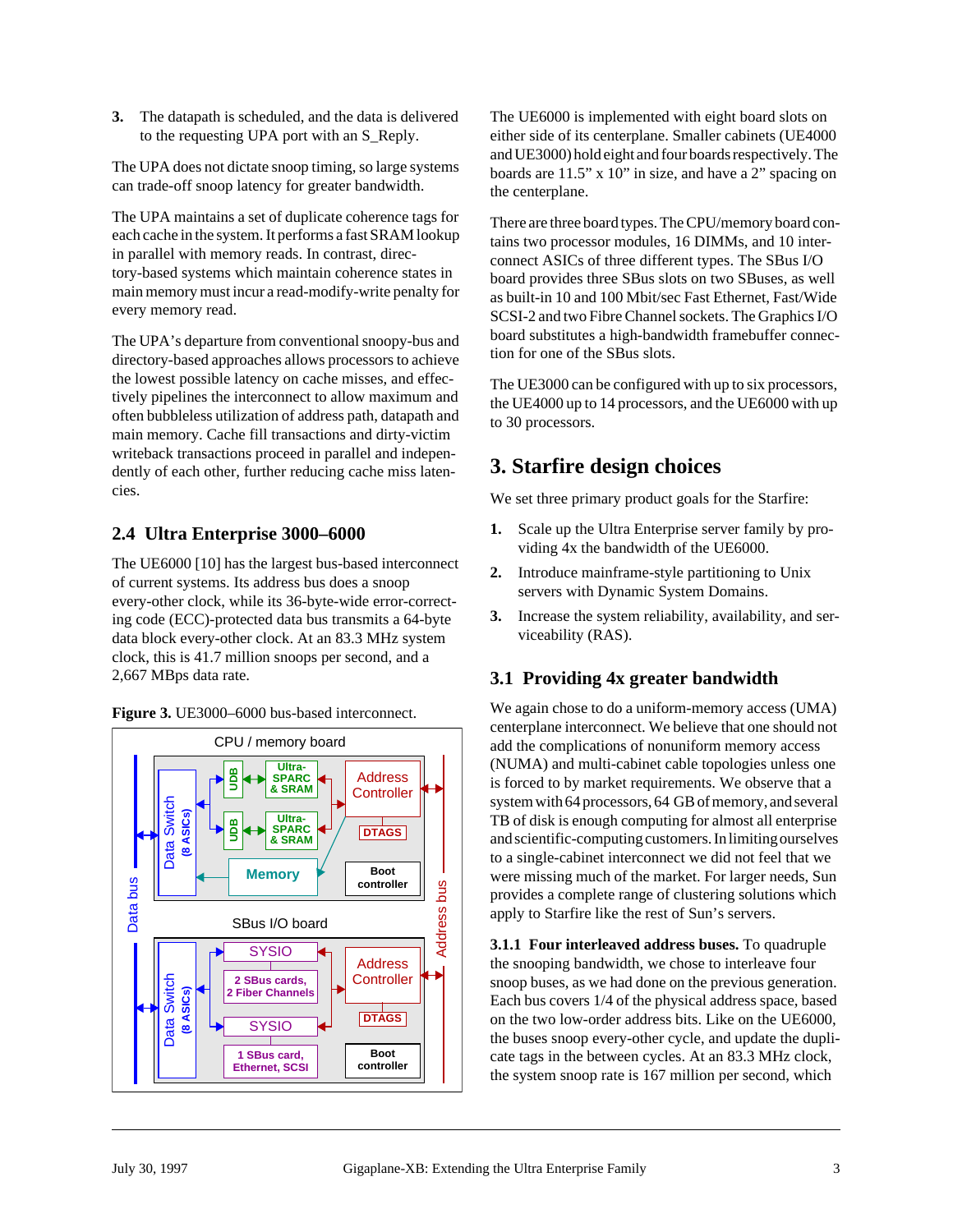given the 64-byte cache line width, is enough for a 10,667 MBps data rate.

**3.1.2 Data crossbar.** We couldn't quadruple the UE6000's databus width, because it was already a half-cacheline wide. Instead we settled on an inter-board data crossbar. To reduce the signal count, we made the crossbar port 18 bytes wide, which conveniently is the same width as the UPA databus from the UltraSPARC processor module.

At an 83.3 MHz clock, the peak data rate is 21,300 MBps. For simplicity of implementation, the data crossbar is not buffered, so a full-duty-factor random address stream will yield 69% of the peak rate. For a full 16-board configuration, only about 50% of the data bandwidth is necessary to match the snooping rate. The balance point between Starfire's address and data interconnects is about 13 boards — smaller configurations don't fully saturate the address buses, and larger systems don't fully utilize the data crossbar.

**3.1.3 Active centerplane.** Each system board has 1,296 signal and ground pins, for a total of nearly 21,000 pins that go to the global interconnect. The only way to get this many signals to the interconnect ASICs was to mount them on the centerplane. Because that made a potential single-point of failure, both the address and data interconnects can operate in degraded mode until a field-swap is made of a failed centerplane. We investigated socketing the centerplane ASICs, but determined that would reduce reliability.

**3.1.4 Pipelined coherency.** When a processor does a *ReadToShare* UPA transaction after a load miss, the UPA protocol allows for optimizing the case where the processor later wants to modify the data. It gives the requester *exclusive* access if no other processor already has the data cached. This optimization allows the processor to write the data without further interconnect transactions.

We could not pipeline a conditional reply from the system, and so we chose to have our implementation always reply with a *ReadBlockShared*. The processor will never enter the *exclusive* state, but instead enters the *shared clean* state. If a processor later decides to modify data, it must do a *ReadToOwn* coherency transaction to get the cache line into the *exclusively modified* state, which invalidates other cached copies.

### **3.2 Providing dynamic system domains**

Partitioning flexibility has been a widely desired highend feature, but has previously been limited to the mainframe world. Partitioning allows the system administrator to

subdivide the system to test new software releases, to isolate different workloads, or to consolidate smaller server functions into a single, more flexible and manageable solution [\[17\]](#page-14-0).

A domain extends across one or more system boards, along with the peripherals that are connected to the SBus cards on those system boards. Each domain runs its own instance of Solaris.

**3.2.1 Point-to-point routing.** We wanted to keep failures on one system board from affecting the other system boards. To electrically isolate the domains, we used point-to-point router ASICs for all of the interconnect: data, arbitration, and the four address "buses." The routing components enforce hardware and software isolation between domains by filtering the address requests. We avoided bussed signals, so that one failed system board could not hang the entire machine.



**Figure 4.** Example of Starfire system domains.

**3.2.2 Faster clock.** Point-to-point connections also reduce electrical loads to a minimum, allowing us to design for a 100 MHz system clock.

**3.2.3 Dynamic reconfiguration.** Dynamic reconfiguration empties work out of a board, then introduces the board to another domain, or leaves it idle so it can be removed. The Solaris scheduler is informed that no new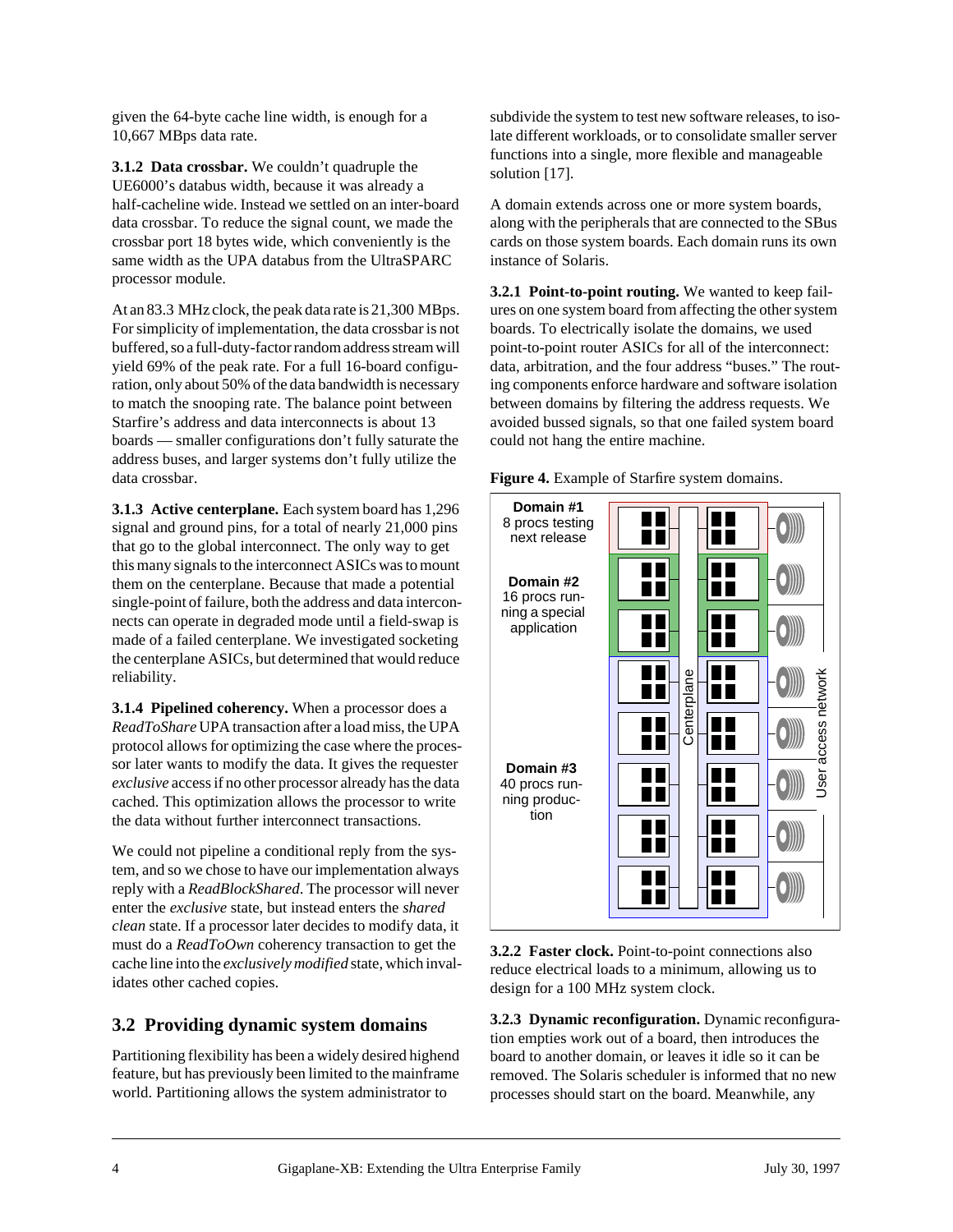pending I/O operations are completed, and user and kernel memory is moved into other boards. A switchover to alternate I/O paths takes place so that when the system board is removed, its I/O controllers will still be available. Reintroduction is the reverse process, where the scheduler assigns new processes to the board, and lets memory fill up again.

**3.2.4 Inter-domain networking.** We wanted to provide for optional fast communication between domains in a domain *group*. We allowed for a range of physical memory to be shared between the domains in a group. This facility is used by the operating system to implement Inter-Domain Networking (IDN). IDN provides a fast network device that supports the TCP/IP standard Data Link Provider Interface (DLPI). This is a standard API which all network devices export in order to provide TCP/IP services.

Please see [\[15\]](#page-14-0) for more information on Starfire domains.

### **3.3 Providing increased RAS**

Systems vendors must meet the uptime demands of business-critical applications by providing computing platforms that are Reliable, Available for use when needed, and easy to diagnose and Service (RAS).

**3.3.1 System Service Processor (SSP).** The SSP is fundamental to our RAS strategy. It is the access port for service providers, using programs like *hostview*, shown in Figure 5.





The SSP provides a level of intelligence physically separate from Starfire. This approach enables many features, such as being able to power the Starfire on and off remotely. The SSP sequences the boot process, assists in configuration decisions, monitors environmental conditions, helps the Starfire recover from interrupts, and sends information to customer service regarding interrupts.

The SSP is connected via Ethernet to the Starfire's control board. The control board has an embedded control processor which interprets the TCP/IP Ethernet traffic and converts it to JTAG control information.

**3.3.2 ECC and parity.** We ECC protected the entire datapath from the UltraSPARC module to the memory and back. Single-bit errors that are detected by the interconnect ASICs along the way are logged for fault-isolation. The ECC protection is designed so that the failure of an entire DRAM chip will result in correctable, single-bit errors.

The global address interconnect is ECC protected, while the UPA address bus from the UltraSPARC, and its local path to the global interconnect interface are parity protected.

**3.3.3 Optionally redundant components.** We made it possible to configure a Starfire to have 100% hardware redundancy of critical components: control boards, centerplane support boards, system boards, disk storage, bulk power subsystems, bulk power supplies, cooling fans, peripheral controllers, and System Service Processors.

The centerplane can operate in a degraded mode in the event of an ASIC failure there. If one of the four address buses fails, the remaining buses can be used to access all the system resources. The data crossbar is divided into separate halves, so it can operate at half-bandwidth if an ASIC fails.

A fully redundant system will always recover from a system crash, utilizing standby components or operating in degraded mode.

**3.3.4 Hot swap.** We provided each board with its own DC-to-DC voltage converters, so a board can be powered on and off individually. The point-to-point interconnect allows the rest to the system to keep running undisturbed while a powered-off board is removed or reinserted.

**3.3.5 Robust packaging.** We designed the system boards for convenient and error-free handling during service. They are encased in a metal housing, but are under 30 pounds in weight. Board connectors are keyed so that boards cannot be plugged in upside down. The control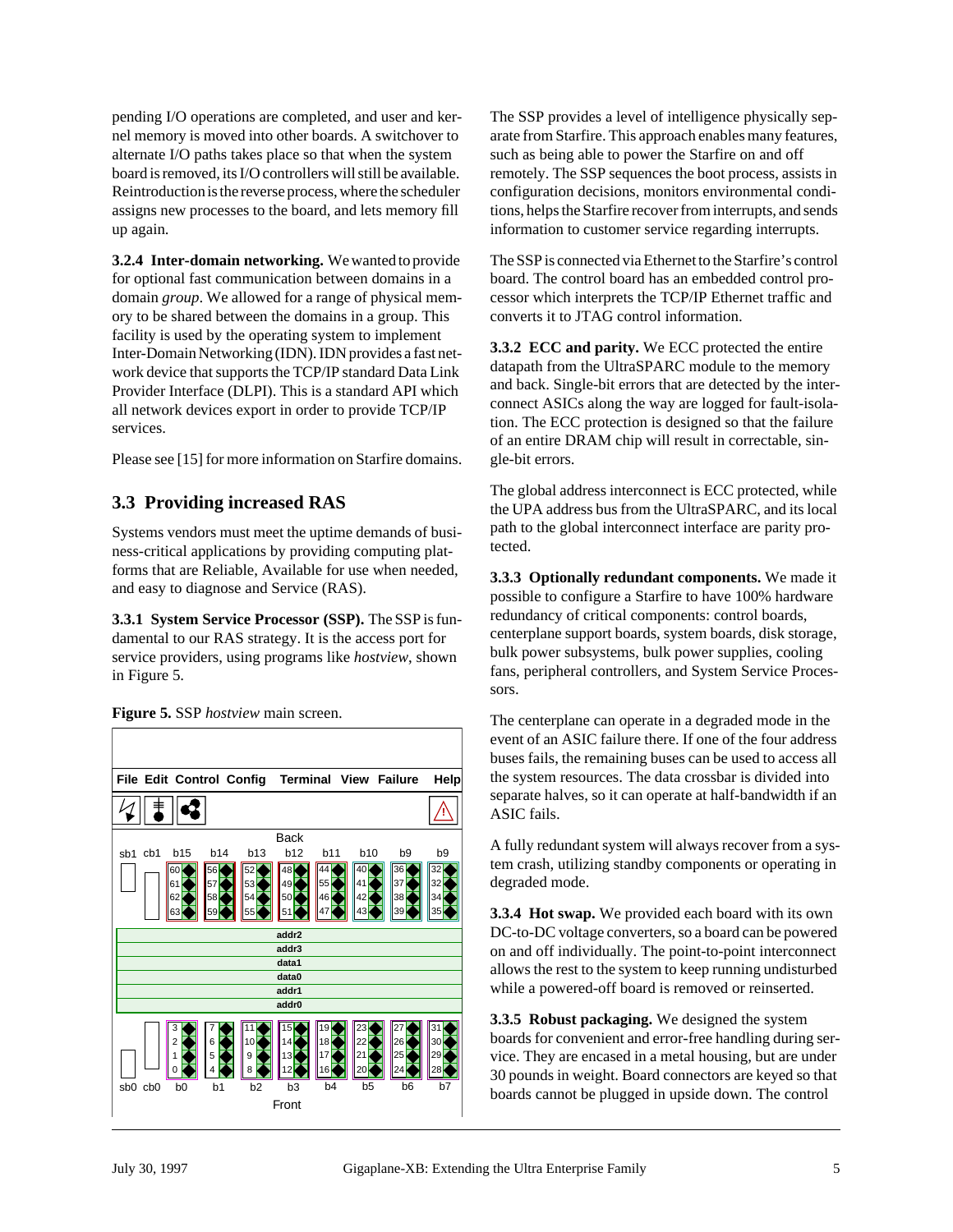and centerplane support boards are keyed such that they cannot be placed in each other's slots. The system boards have LEDs that indicate when the power to the board has been turned off, making it safe for removal from a running system.

Please see [\[16\]](#page-14-0) for more on Starfire RAS.



**Figure 6.** Starfire router-based interconnect.

# **4. Starfire Interconnect**

Both the UE6000 and Starfire have two-level interconnects.

- **1.** The intra-board interconnect serves to conduct traffic between the on-board processors, I/O interfaces, memory banks, and the off-board address and data ports.
- **2.** The inter-board interconnect is a bus in the UE6000, and point-to-point routers in the Starfire.

The larger number of processors, I/O interfaces, and memory banks in Starfire required an extra layer of interconnect chips on both the address and data portions to handle the increased fan-in and fan-out.

• **Address**. The snooping and memory control functions of the UE6000's Address Controller are split into the Starfire's Port Controller, Memory Controller, and System Controller.

• **Data**. The XDB buffer chips are interposed between the processors, I/O interfaces, memory banks, and the off-board port.

### **4.1 Address interconnect functional units**

Address packets take two cycles to convey address information over one of the address buses. As explained above, the address buses act *logically* as buses, but are *physically* implemented with point-to-point connections and broadcast router ASICs.

- **1.** The **Port Controller** (PC) accepts processor and I/O-bus requests and forwards them to one of the four Coherency Interface Controllers on its board. It typically uses the two low-order block address bits to determine which address bus to use.
- **2.** The **Coherency Interface Controller** (CIC) maintains cache coherency for the caches on its board. It generates ECC for outgoing addresses sent to its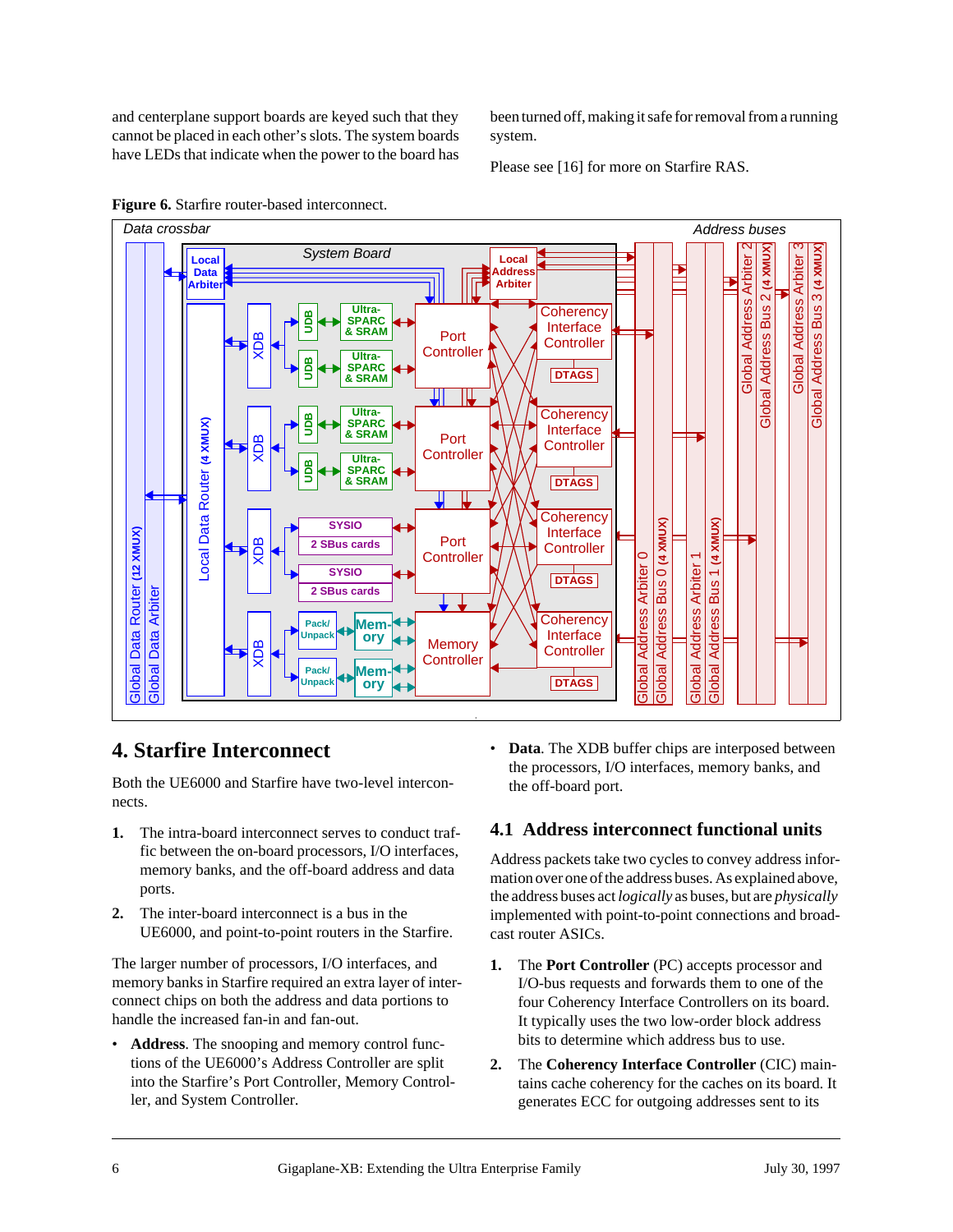address bus, and checks and corrects the ECC for incoming addresses. It reads and writes the Duplicate Tag RAM on alternate cycles. It does domain-group filtering to remove addresses that are outside the shared-memory ranges of a group of domains.

- **3.** The **Memory Controller** (MC) filters the memory addresses from all four address buses to determine which ones are targeted at its four memory banks. It generates the signals to read and write the DRAMs.
- **4.** The **Local Address Arbiter** (LAARB) arbitrates requests from the units on its board to access the address buses. A mode of the XARB ASIC.
- **5.** The **Global Address Arbiter** (GAARB) arbitrates requests for the use of its address Bus. It does domain filtering to isolates one domain-group's transactions from another's. A mode of the XARB ASIC.
- **6.** The **Global Address Bus** (GAB) connects together a Coherent Interface Controller from each system board. It functions like a snoopy bus for coherency purposes, but is really a point-to-point router. There are four address buses in the system. Each bus is implemented from four XMUX ASICs.

### **4.2 Data interconnect functional units**

Data blocks require four cycles to move 64-bytes of data over the data interconnect. In the case of a load miss, the missed-upon quadword is sent first.

- **1.** The **UltraSPARC Data Buffer** (UDB) buffers data blocks moving between the UltraSPARC processor and the UPA databus. It generates ECC for outgoing data blocks, and checks and corrects ECC for incoming data blocks. It is located on the standard UltraSPARC Module. Implemented from two UDB chips.
- **2.** The **Pack/Unpack** assembles four incoming 18-byte pieces from the interconnect into a complete 72-byte block for storing into memory. It also disassembles outgoing 72-byte blocks from memory into four 18-byte pieces for transmission on the interconnect. Two XMUX ASICs.
- **3.** The **Xfire Data Buffer** (XDB) buffers outgoing data blocks through a two-location FIFO, and incoming data blocks through a 256-location buffer. It checks ECC.
- **4.** The **Local Data Arbiter** (LDARB) arbitrates requests from a system board to access the data interconnect. A mode of the XARB ASIC.
- **5.** The **Local Data Router** (LDR) connects the four Xfire Data Buffers on a system board to the Global Data Router. Four XMUX ASICs.
- **6.** The **Global Data Arbiter** (GDARB) arbitrates requests for use of the crossbar. Two are used in a system for redundancy.
- **7.** The **Global Data Router** (GDR) is a 16 x 16 crossbar that connects together the Local Data Routers on each system board. Twelve XMUX ASICs.

### **4.3 Interconnect ASICs**

Six of our seven ASICs (PC, MC, CIC, XARB, GDARB, and XDB) implement an entire functional unit on a single chip. The seventh ASIC (XMUX) is a multiplexer part that is used to implement the local and global routers.

The ASICs are implemented in 3.3 volt, 0.5 micron CMOS technology. The largest die size is 9.95 x 10 mm, with up to five metal layers. They are all packaged in 32 x 32 mm Ceramic Ball Grid Arrays (CBGAs) with 624 pins. There are 18 ASICs on each system board, and 34 on the centerplane.

### **4.4 Boards**

Three board types plug into the centerplane:

**4.4.1 System board.** The system board accepts three types of mezzanine modules on its top side: the memory module, the I/O module, and four processor modules. The bottom side of the system board has nine address ASICs, nine data ASICs, and five 48 volt power converters. The board is 16" x 20" with 24 layers.

**4.4.2 Centerplane support board.** Each of the two centerplane support boards provides resources for one-half of the router ASICs on the centerplane. It provides the secondary clock tree, JTAG interfaces, and DC-to-DC power conversion for the centerplane logic. It is 7.75" x 16", and has 14 layers.

**4.4.3 Control board.** The control board provides JTAG scan information to the System Service Processor via an Ethernet connection. The control board provides fail-safe logic to shut down the machine when an emergency event is detected, and the SSP cannot do so.

The control board is the source for the system clock and system reset. It controls the bulk power supplies, and the cooling system, and has eight programmable LEDs. For redundancy, a Starfire may be configured with two control processor boards, each of which feeds clocks and JTAGs to the system boards. It is 12.75" x 16", and has 14 layers.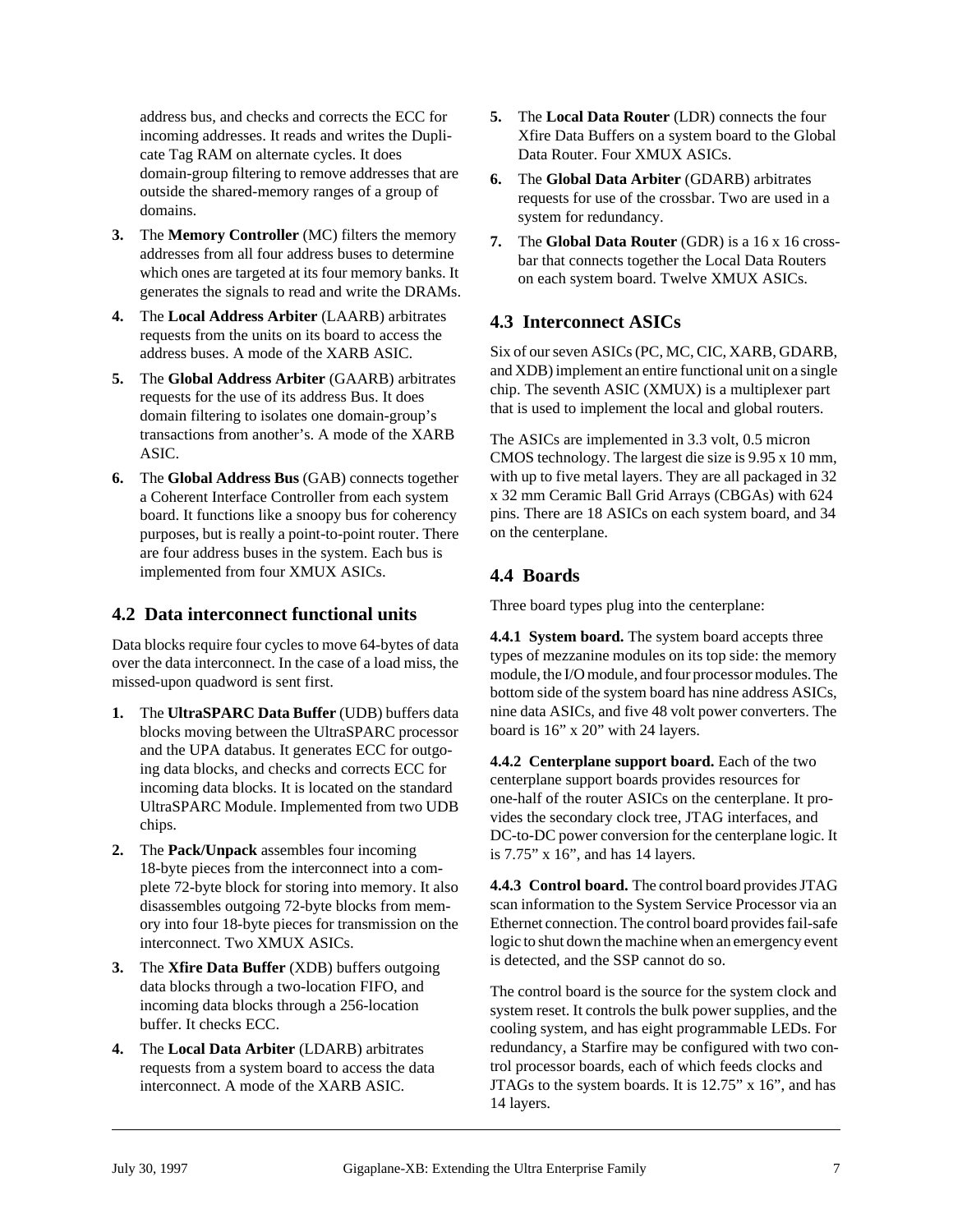**Figure 7.** System board.



### **4.5 Mezzanine modules**

Three types of mezzanine modules mount on top of the system board.

**4.5.1 Processor module.** Starfire uses the same Ultra-SPARC processor module as the rest of the Ultra Enterprise server family. Currently, the module has a 250 MHz processor, 4 MB of external cache SRAMs, and two UltraSPARC buffer chips. It is approximately 3.5" x 5".

**4.5.2 Memory module.** We placed Starfire's memory on a mezzanine module to leave more room on the system board for routing traces. The memory module contains four 576-bit-wide banks of memory, each composed of eight 72-bit-wide DIMMs. The memory module contains up to 1 GB of memory with 16-Mbit DRAMs, and up to 4 GB of memory with 64-Mbit DRAMs. It is approximately 14.5" x 9.5".

A memory module can do a 72-byte access every four system clocks (50 ns), which is a bandwidth of 1,280 MBps. This matches the bandwidth of both a crossbar port and a processor's UPA databus. ECC is generated and corrected by the processor module; the memory simply contains the extra storage.

An individual DRAM bank can do a read cycle every 11 clocks, or a write cycle every 13 clocks. The worst-case memory module bandwidth — if all the traffic were targeted to only one of the four banks — is 444 MBps.

**4.5.3 I/O module.** We placed Starfire's I/O interface on a mezzanine module to allow us the option to connect to different I/O buses without affecting the system board. It is approximately 14.5" x 6".

The current I/O module interfaces between the UPA and two SBuses, and provides four SBus card slots. It bridges between the UPA and SBus with the same SYSIO ASIC as the other Sun workstations and servers use. Each SBus has an achievable bandwidth of 100 MBps.

### **4.6 Other cards**

**4.6.1 DIMMs.** 32 Dual Inline Memory Modules (DIMMs) plug perpendicularly into a memory mezzanine module. Starfire uses a JEDEC-standard 72-bit wide, 168-pin ECC DIMM. It holds 18 fast-page-mode DRAMs, and provides 32 MB of memory with 16-Mbit chips, and 128 MB of memory with 64-Mbit chips.

**4.6.2 SBus cards.** Four SBus cards lay flat on top of the I/O mezzanine module. Starfire uses the same commodity SBus cards as the other Sun workstations and servers. They are approximately 3.5" x 7.5".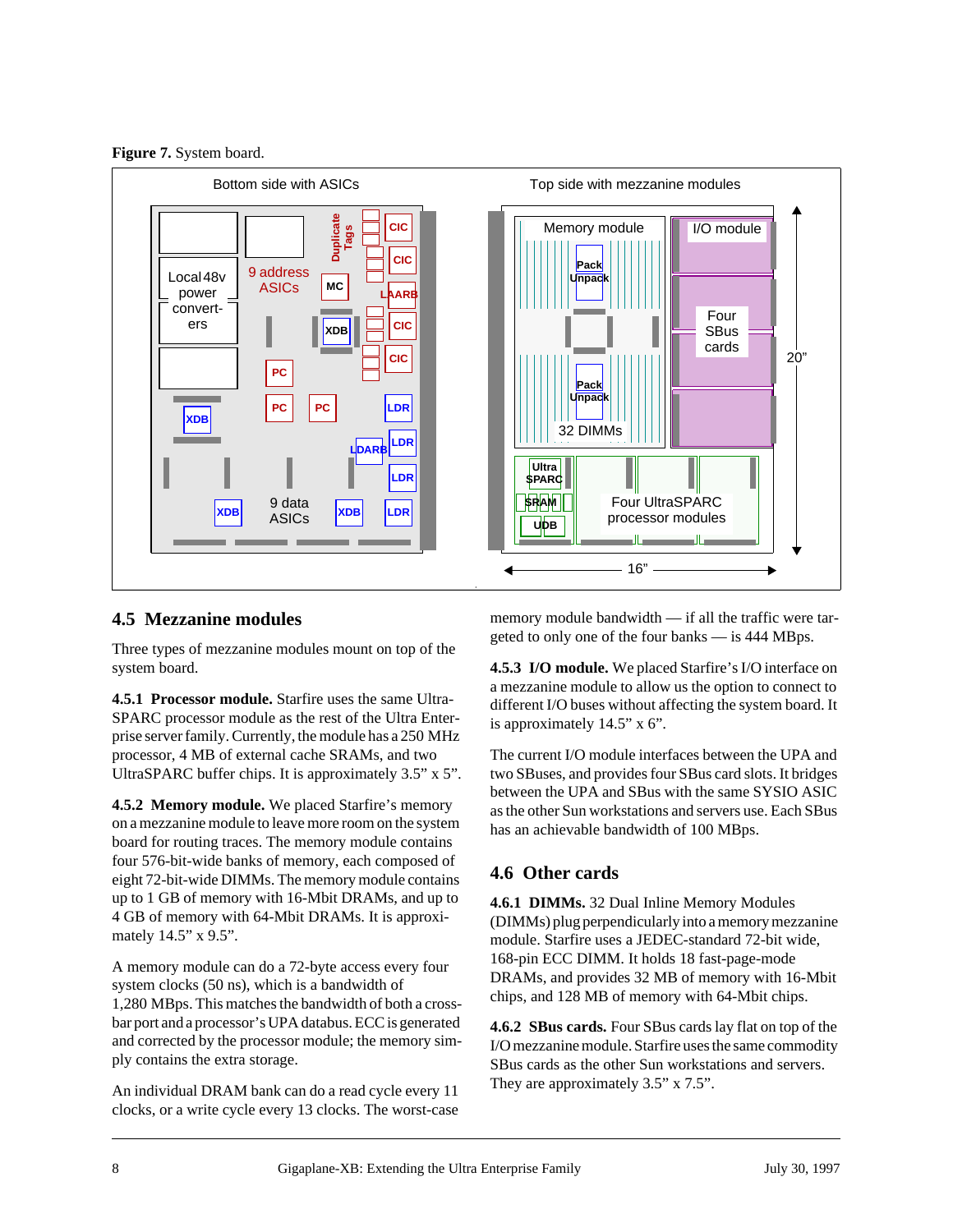#### **Figure 8.** Centerplane.



### **4.7 Centerplane**

The centerplane is 27" wide x 18" tall x 141 mils thick. It has an aspect ratio of 10, and 28 layers (14 signal and 14 power). It has space for 34 ASIC packages, and sockets on each side for eight system boards, a centerplane support board, and a control board.

The net density utilization was nearly 100%. Approximately 95% of the nets were routed by hand. There are 14,000 nets, approximately two miles of etch, and 43,000 holes. The board is manufacturable using standard process technology, and it is capable of rework.

**4.7.1 Centerplane ground rules.** The centerplane ground rules included:

- triple tracking through CBGA pin fields
- quad tracking through connector pin fields
- 50  $+/-$  5 ohm allowed impedance variation
- 0.008" buried vias (used between signal pairs)
- 0.012" plated thru-hole vias (finished)
- 0.028" via anti-pads  $(22 \text{ physical} + 5 \text{ keep-out})$
- 3 mil lines with 5 mil spaces

**4.7.2 Board spacing.** The board spacing is 3" to allow enough air flow to cool the four 45-watt processor modules on each system board.

To accommodate 16 CPU board slots and to run the channels at a 10 ns cycle time, the channel's physical length

had to be minimized. The distance between adjacent boards (front-to-back) is approximately 1". The maximum wire length is approximately 20".

**4.7.3 Clocking.** The clock sources are distributed through the centerplane to each system board ASIC. Skew between clock arrivals at each ASIC is minimized by routing all traces on identical topologies. Every clock is routed through equivalent buffering and over the same 100 ohms differential impedance trace length, adjusted for loading differences.

LVPECL clocks are distributed through three layers of buffers and two layers of board routing. Worst case skew is less than 0.9 ns, which includes output skew of three layers of buffering and dielectric constant variation between system boards and centerplane. Clocks are buffered on each ASIC by a phase-locked loop (PLL). The PLL allows us to zero out the on-chip clock insertion delay.

**4.7.4 Electrical design.** The system is designed to run at 100 MHz under the worst-case voltage and temperature conditions. Uni-directional point-to-point source terminated CMOS was used to realize the 144-bit-wide 16 x 16 data cross bar and the four 48-bit-wide address broadcast routers.

The system clock must be 1/2, 1/3, or 1/4 of the processor clock. The current 4 MB-cache processor module runs at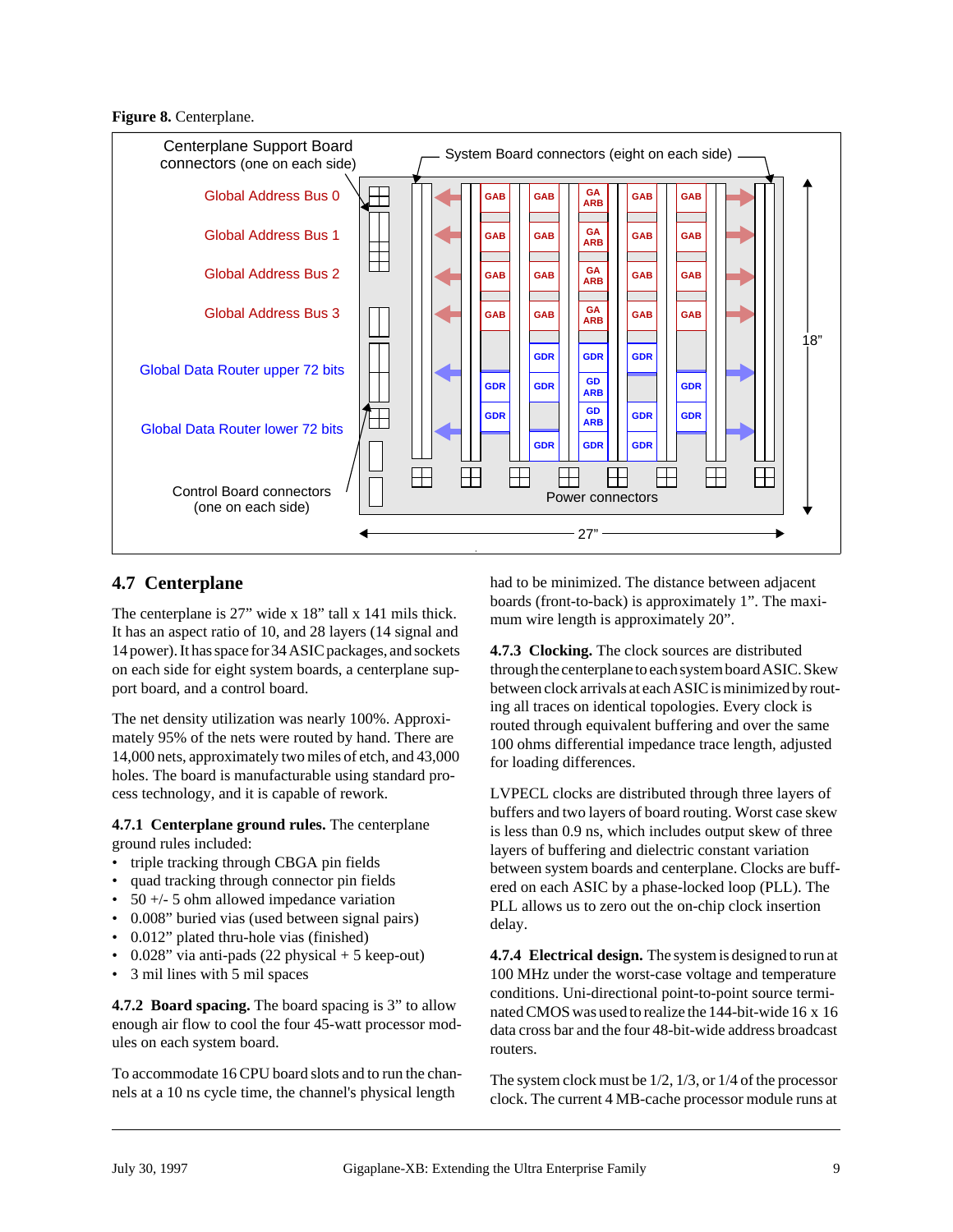250 MHz, which determines the system clock to be 83.3 MHz.

During the design phase, we ran hundreds of SPICE electrical simulations with different combinations of impedance, voltage, process, temperature and switching

patterns to optimize the system noise margin. We did extensive cross talk analysis, and developed and implemented a novel method for absolute-crosstalk minimization on long minimally-coupled lines.



x

#### **Figure 9.** Starfire system cabinet layout.

### **4.8 System cabinet**

The system cabinet is 70" tall x 32" wide x 46" deep. It holds processors, memory, I/O interfaces. It has 24.5" of 19"-wide rack space, which can be configured with three Removable Storage Modules. These can each hold seven SCSI drives, which at the current maximum drive size of 9 GB makes a total of 189 GB that can fit in the system cabinet. The rest of a system's peripherals are housed in standard Sun peripheral racks.

**4.8.1 Power.** Starfire's power system is organized into three layers:

- **1.** Up to four 220 VAC line cords connect through line filters to a maximum of eight 48 VDC bulk power supplies.
- **2.** The 48 VDC is protected and distributed to each slot.
- **3.** The boards locally convert from 48 VDC to 3.3 VDC and 5 VDC.

Starfire connects via standard IEC309 plugs to between one and four 30 Amp, 180 – 264 VAC, 50 or 60 Hz, single-phase circuits. Each AC circuit powers a pair of bulk AC to 48-volt-DC power supplies. The maximum

configuration of eight supplies can power a maximum system with *N*+1 redundancy. Power supplies are added as needed when the system is upgraded.

We selected 48-volt distribution because of its safety voltages of less than 60 volts are defined by the safety agencies as *extra-low voltages* that pose no shock hazard.

The outputs of the power supplies are connected to two power distribution boxes, each of which provides 11 circuits: eight for system boards, one for the control board and centerplane support board, and one each for the top and bottom fans.

Each board receives a 48-volt circuit from the power distribution box, which is protected by a 20 amp circuit breaker. The board converts the 48 volt power to the 3.3 volt and 5 volt levels required for the logic.

**4.8.2 Cooling.** Starfire uses four fan shelves: one each above and below the front and rear card cages. Three fan trays hot plug into each fan shelf. Each fan tray is two fans deep and one fan wide, and cools approximately two system boards and a portion of the centerplane. Fan speed is automatically controlled relative to component and ambient temperature — to reduce acoustic noise in normal environmental conditions.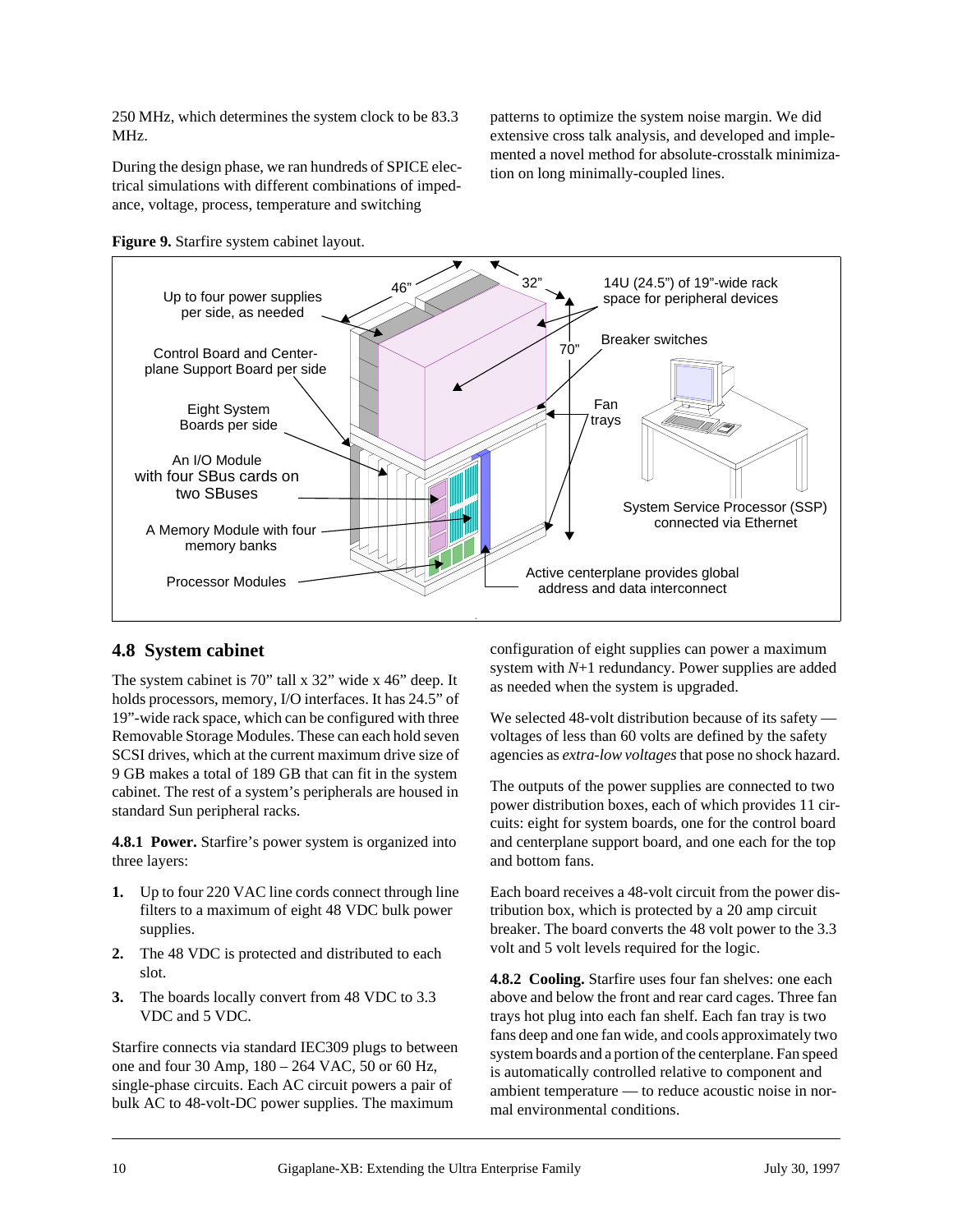# **5. Interconnect operation**

Starfire's interconnect operates in four phases:

- **1.** The **address** phase broadcasts the target address over an address bus, and maintains cache coherency.
- **2.** The **read** phase gets the data block from the source unit.
- **3.** The **data** phase moves the data block from the source board to the destination board over the data interconnect.
- **4.** The **write** phase puts the data block into the destination unit.

To illustrate the operation of the interconnect, the subsections below show the steps involved in performing a load-miss request to memory.

### **5.1 Address phase**

In the address phase, the address is broadcast to all the Coherency Interface Controllers on a particular bus, so that they can pass the address on to their memory controllers, and can maintain coherency between all the caches in the system.

- **1.** The **processor** has a load miss, and makes a UPA address bus request to its Port Controller.
- **2.** The **Port Controller** evaluates the requests from both of its processors, and picks this one to pass to the Local Address Arbiter and to the Coherency Interface Controller for the address bus being used.
- **3.** The **Local Address Arbiter** evaluates all this board's requests, and picks this one to send to the Global Address Arbiter of the bus being used.
- **4.** The **Global Address Arbiter** evaluates all the requests for its bus, and picks this one. It sends *grants* to the Local Address Arbiter and the Coherency Interface Controller.
- **5.** The **Coherency Interface Controller** generates ECC for the address, and sends it to its Global Address Bus.
- **6.** The **Global Address Bus** broadcasts the address to all of its Coherency Interface Controllers.
- **7.** All the **Coherency Interface Controllers** pass on the address on to their Memory Controllers.

All the **Coherency Interface Controllers** check and correct the address ECC. They look up the address in their Dtag SRAMs. They all send their snoop results back to the Global Address Arbiter for their bus.

- **8.** The **Global Address Arbiter** ORs the snoop results together, and returns the global snoop result to all of its Coherency Interface Controllers.
- **9.** All the **Coherency Interface Controller** use the global snoop result to decide what to do locally. If there had been a hit for this address, then the CIC for the target memory would have needed to *abort* the memory access, so the block would come from the owning cache instead.

### **5.2 Read from memory**

Memory supplies data to its local Xfire Data Buffer, which is its gateway to the data interconnect.

- **1.** The **Memory Controller** checks and corrects the ECC of the address. It recognizes the address as one of its own. It arbitrates for the datapath between the Pack/Unpack unit and the DRAM bank. It generates the signals to make the DRAM do a read cycle. It requests the data interconnect from the Local Data Arbiter.
- **2.** The **DRAM** bank reads the data block to the Pack/Unpack.
- **3.** The **Pack/Unpack** unpacks the 72-byte-wide data block into four 18-byte wide chunks, and sends them to the Xfire Data Buffer.

### **5.3 Data phase**

The data interconnect moves the data block from the Xfire Data Buffer on the source board to the Xfire Data Buffer on destination board.

- **1.** The **source Local Data Arbiter** evaluates all the local requests for the crossbar, and picks this one to send to the Global Data Arbiter.
- **2.** The **Global Data Arbiter** evaluates all the system-wide requests for the crossbar, and selects this one to transmit. It sends a *grant* to the source Local Data Arbiter, and a *notify* to the destination Local Data Arbiter.
- **3.** The **source Local Data Arbiter** tells the source Xfire Data Buffer to begin the data transfer.

The **destination Local Data Arbiter** notifies the destination Port Controller that data is coming, and tells the destination Xfire Data Buffer to get ready.

- **4.** The **source Xfire Data Buffer** checks ECC, and sends the data to its Local Data Router.
- **5.** The **source Local Data Router** sends the data to the Global Data Router.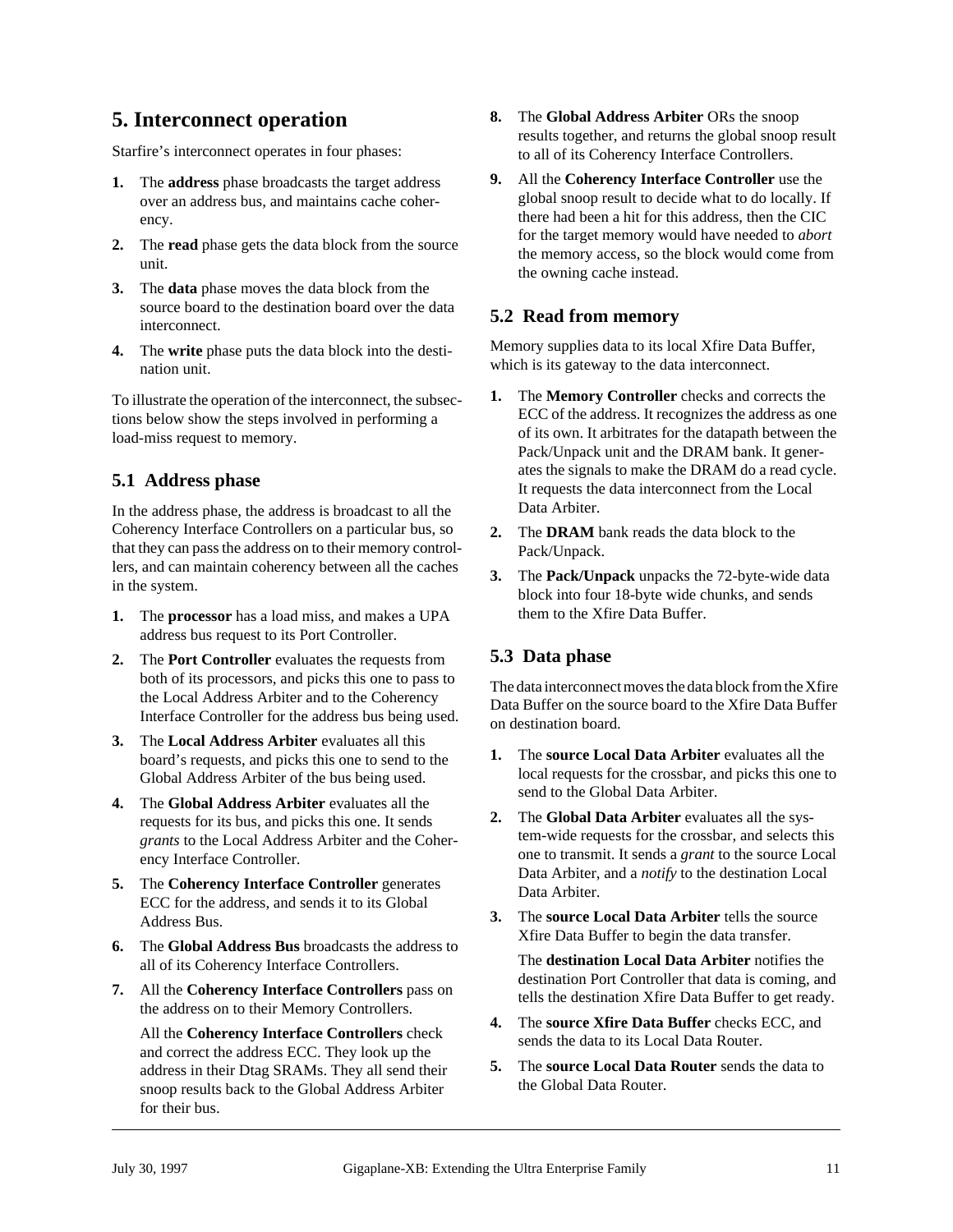

**Figure 10.** Interconnect steps for a load-miss from memory.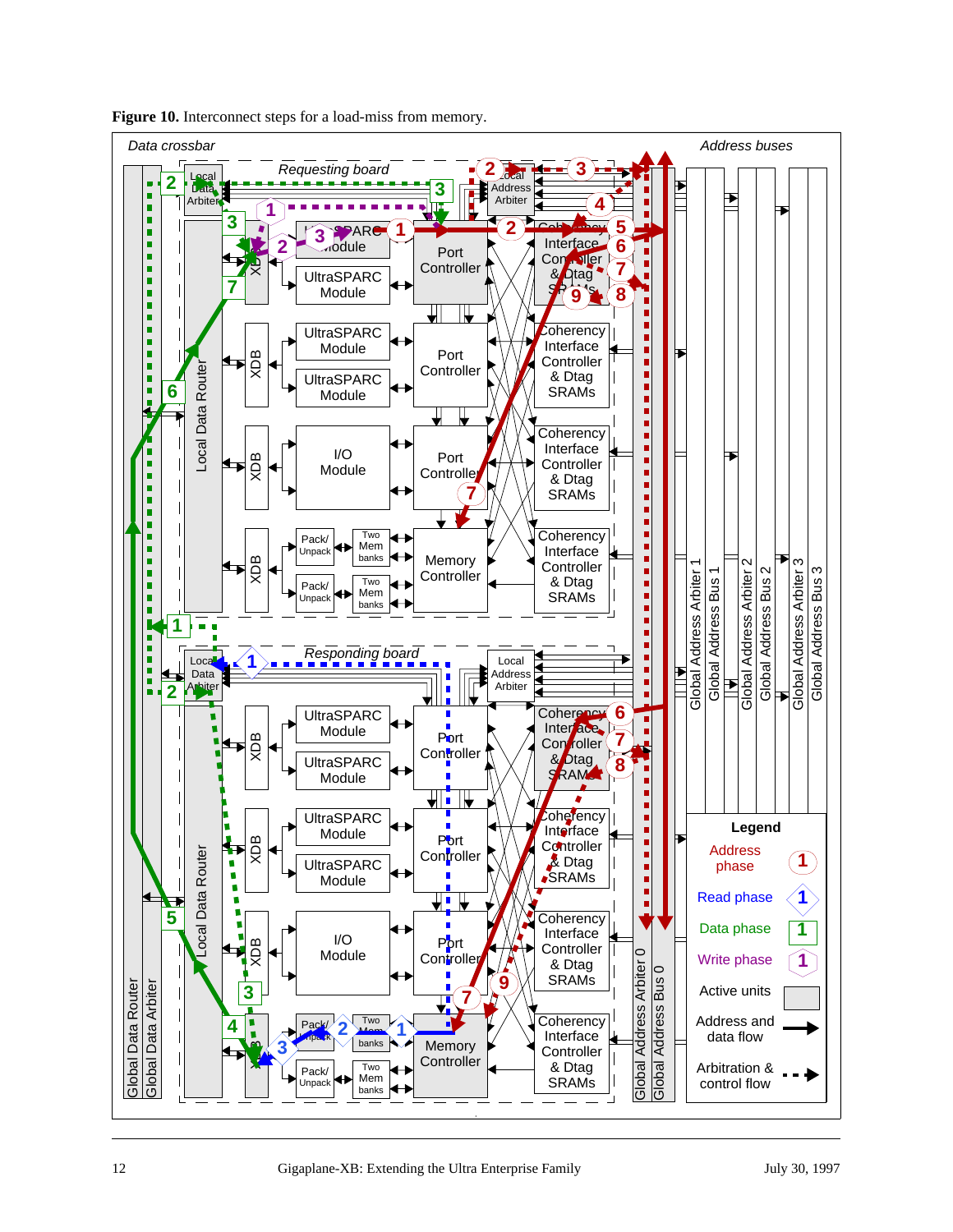- **6.** The **Global Data Router** sends the data to the destination Local Data Router.
- **7.** The **destination Local Data Router** sends the data to the destination Xfire Data Buffer.

### **5.4 Write into processor**

The processor gets the data needed to satisfy its load miss.

- **1.** The **Port Controller** sends the Xfire Data Buffer the address for writing and then reading the incoming data block. It evaluates this request for its UPA databus, and selects this one.
- **2.** The **Xfire Data Buffer** checks ECC and sends the data to the UltraSPARC Data Buffer.
- **3.** The **UltraSPARC Data Buffer** checks and corrects ECC, and sends the data to the UltraSPARC processor.

#### **5.5 Latency comparison: bus and routers**

Table 2 compares the minimum timeline for a load-miss to memory for the two interconnects. This *pin-to-pin* latency starts with the cycle that the address request is sent out on the processor's address pins, and lasts until the cache block is returned on the processor's data pins.

| <b>Cycle number for</b>       | <b>UE6000</b> | Starfire |
|-------------------------------|---------------|----------|
| Address out of processor      |               |          |
| Address onto target board     |               |          |
| Data out of memory            | 12            | 26       |
| Data onto requesting board    | 14            | 34       |
| First 16 bytes into processor |               |          |

**Table 2.** Timeline for a load-miss to memory.

A bus takes only one clock to move information from the sender's output pins to the receiver's input pins. A routed point-to-point connection take three clocks: a cycle on the wires to the router, a cycle inside the routing chip, and a another cycle on the wires to the receiving chip.

Buses have lower latency than routers, and are the preferred interconnect topology for as large as they can be implemented.

Relative to the UE6000, Starfire's larger number of UPA ports forced an additional layer of address and data ASICs on each board. Each extra chip layer costs at least two cycles: one on the wires into the chip, and another inside the chip.

Starfire's designers used routers with point-to-point interconnects to emphasize bandwidth, partitioning, and RAS. The UE3000-6000 designers used a bus to optimize for low latency and economy.

The Ultra Enterprise family combination of bus topology from 4 to 30 processors, and point-to-point interconnect from 32 to 64 processors has proven quite successful in the marketplace against the more exotic NUMA architectures.

### **6. Interconnect performance**

This section compares the measured latency and bandwidth of the router-based Starfire interconnect with the bus-based UE6000 interconnect.

### **6.1 Latency**

The *lat\_mem\_read* C-language kernel of lmbench [\[8\]](#page-14-0) is the defacto-standard latency benchmark. It measures back-to-back load latency for a *single* processor. This is the time per load, assuming that the instructions before and after are also cache-missing loads.

The benchmark creates a ring of pointers that points forward by the stride size. Traversing the array is done in a *for* loop of  $p = (char **)*p$ .

Looking at the profile of latency versus data size in Figure 11, we can see the external cache and memory-latency plateaus. The external cache has a nine processor-clock latency.

**Figure 11.** lmbench latency profiles.



Memory latency is shortest for the workstation, because that system is small enough to fit on one board, and there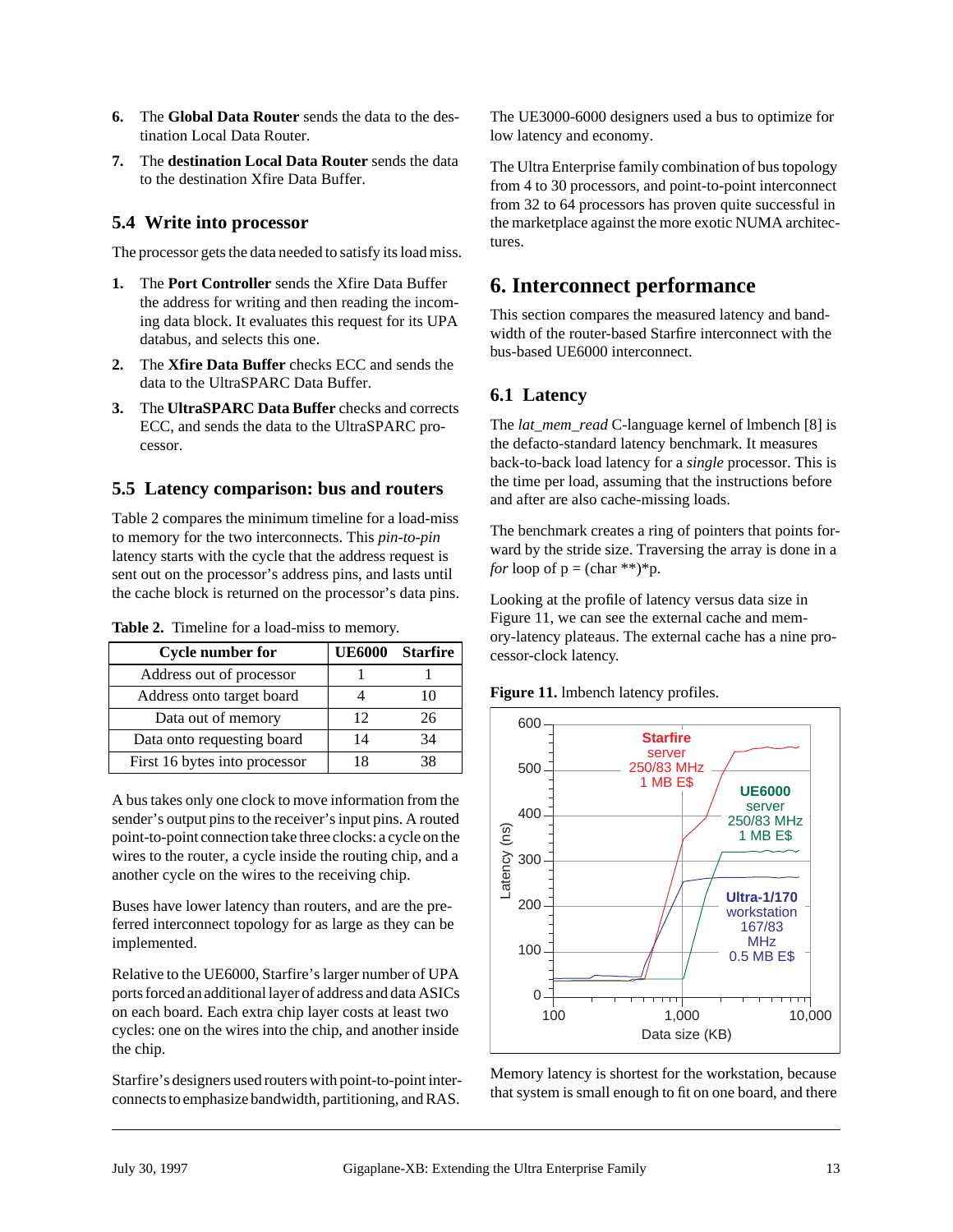is only one processor to connect to a few DIMMs. Servers have longer latencies because they need off-board wires and several layers of logic to connect multiple processors to large amounts of DRAM.

The bus-based UE6000's *lmbench* latency is about 300 ns, and the router-based Starfire's latency is about 550 ns.

Figure 12 shows the latency when we ran simultaneous copies of the pointer-traversing loop on multiple processors. The total bandwidth available to the processors increases linearly, and the latency stays flat until the interconnect saturates.

**Figure 12.** Latency versus bandwidth for multi-processor pointer-chasing.



### **6.2 Bandwidth**

The Stream benchmark [\[7\]](#page-14-0) is the defacto-standard memory-bandwidth benchmark. It is available in both C and Fortran versions. Stream measures stride-1 memory bandwidth using four vector loops: copy, scale, add, and triad. Multiprocessor operations are done in parallel do/for loops. These measurement were done using Sun-Pro C 4.0.

Figure 13 shows the average interconnect bandwidth generated by the four Stream vector loops, including traffic generated by write-allocates in cache caused by store misses. The bandwidths rise smoothly to the respective peak bandwidths of 2,667 MBps for the UE6000, and 10,667 MBps for Starfire.





The VIS assembler code is more latency tolerant than the C code, which was compiled with a version of the compiler that did not generate software prefetches. The VIS bandwidths rise somewhat faster to the peak bandwidths. We observed bandwidths up to 97% of peak on the Starfire, and up to 99% of peak on the UE6000.

It must be remembered that Stream measures a worst-case scientific-computing vector workload. Database applications typically use less bandwidth. Bus-counter measurements on the UE6000 show that 83% of its peak bandwidth was consumed by 24 processors running TPC-C.

### **6.3 System benchmarks**

The Starfire has set several application-benchmark world records, including the 300 GB and 1 TB sizes of TPC-D, but these results are beyond the scope of this paper. For more information on the Starfire, see Sun's web site at http://www.sun.com/servers/datacenter.

# **7. Conclusion**

Starfire's router-based implementation of the Ultra Port Architecture has extended the Ultra Enterprise family bandwidth by a factor of 4x. The error isolation of point-to-point wires makes possible the flexibility of dynamic system domains, and improves system availability and serviceability.

Our challenge for future enterprise-server generations will be to continue scaling bandwidth upward, and to keep latency as low as possible.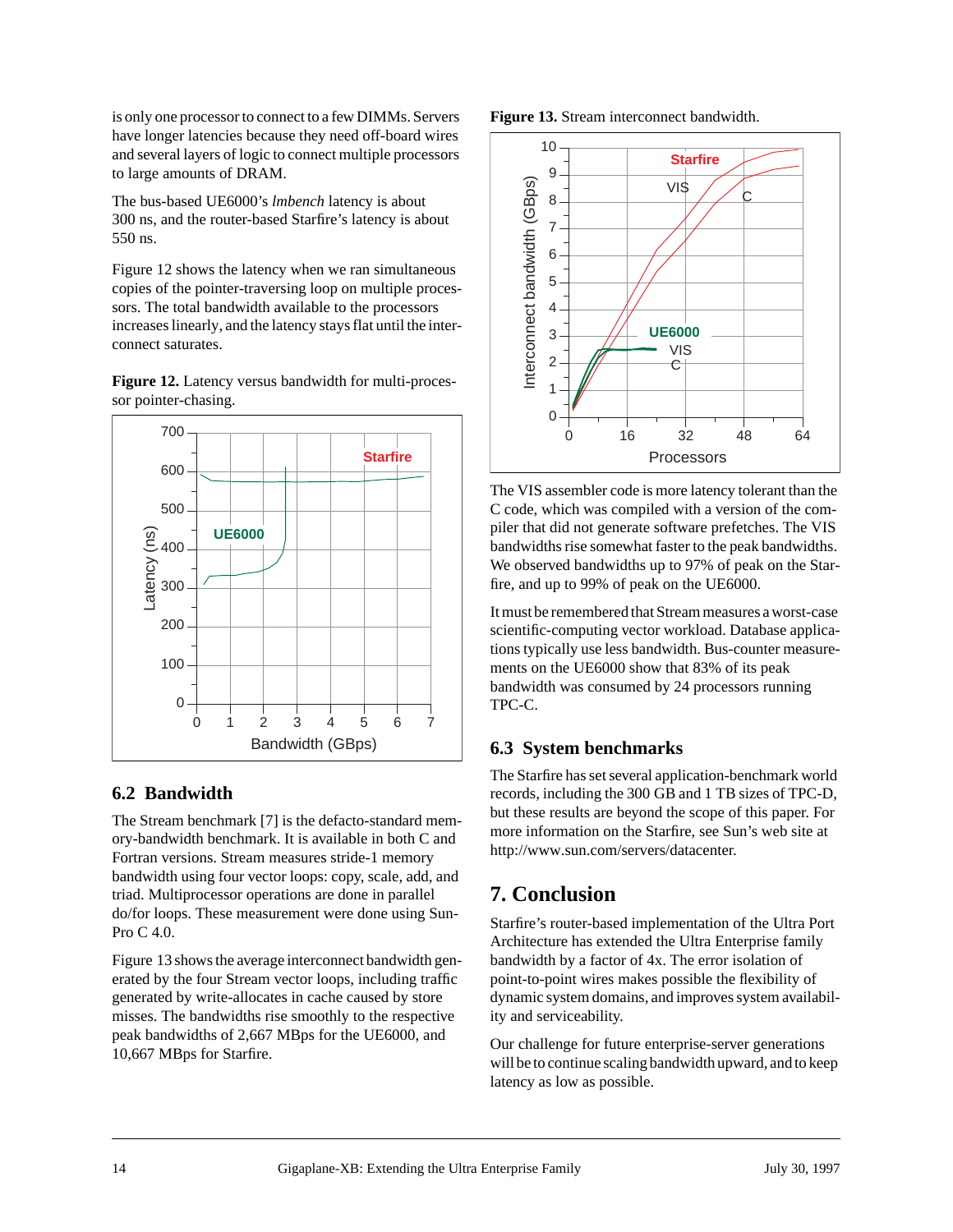<span id="page-14-0"></span>We have found that the combination of snoopy coherency for the lower portion of the product family, and routed coherency for the upper portion of the family to be a good strategy.

Starfire's high-bandwidth centerplane router, dynamic system domains, and enhanced RAS have proven to be a success in the marketplace. We are carrying forth these technologies into future generations.

# **8. References**

- [1] William R. Bryg, Kenneth K. Chan, and Nicholas S. Fiduccia, "A High-Performance, Low-Cost Multiprocessor Bus for Workstations and Midrange Servers," *Hewlett Packard Technical Journal*, Feb. 1996. http://hpcc997.external.hp.com:80/hpj/feb96/fb96a2.pdf.
- [2] Marvin Denman, Paul Anderson Mike Snyder, "Design of the PowerPC 604e Microprocessor," *Proceedings of Compcon 96*, pp. 126-131, http://www.mot.com/SPS/PowerPC/library/technical\_papers/compcon/604compcon.pdf
- [3] David M. Fenwick, Denis J. Foley, William B. Gist, Stephen R. VanDoren, Daniel Wissell, "The AlphaServer 8000 Series: High-end Server Platform Development," *Digital Technical Journal*, Vol. 7 No. 1 1995. ftp://ftp.digital.com/pub/Digital/info/DTJ/v7n1/The\_AlphaServer\_8000\_Seri es\_H\_01jul1995DTJH04P8.ps.
- [4] Linley Gwennap, "Sun, Xerox to License XDBus Technology," *Microprocessor Report*, March 8, 1993.
- [5] Intel, *Dual Independent Bus Architecture*, 1997, http://developer.intel.com/design/PentiumII/prodbref/dibtech.htm.
- [6] L. Kohn, G. Maturana, M. Tremblay, A. Prabhu, G. Zyner," The Visual Instruction Set (VIS) in UltraSPARC." *Proceedings of Compcon-95*, pp 462-469, San Francisco, March 1995.
- [7] John McCalpin, "Memory bandwidth and Machine Balance in Current High Performance Computers," *IEEE Computer Society Technical Committee on Computer Architecture Newsletter*, pp. 19-25, December 1995, http://www.computer.org/tab/tcca/news/dec95/dec95\_mccalpin. ps, and http://www.cs.virginia.edu/stream/.
- [8] Larry McVoy and Carl Staelin, "Lmbench: Portable Tools for Performance Analysis," *Proceedings: USENIX 1996 Annual Technical Conference*, January 22-26, 1996, pp. 279-294, http://reality.sgi.com/employees/lm/lmbench/lmbench-usenix.ps.
- [9] Kevin Normoyle, Zahir Ebrahim, Bill VanLoo, Satya Nishtala, "The UltraSPARC Port Architecture", *Proceedings Hot Interconnects III*, August 1995.
- [10] Ashok Singhal, David Broniarczyk, Fred Cerauskis, Jeff Price, Leo Yuan, Chris Cheng, Drew Doblar, Steve Fosth, Nalini Agarwal, Kenneth Harvey, Erik Hagersten, "Gigaplane: A High Performance Bus for Large SMPs." *Proceedings Hot Interconnects IV*, August 1996.
- [11] Sun Microsystems, *The UltraSPARC II Processor Technology*, July 1997, http://www.sun.com/ultra30/whitepapers/ultrasparc.pdf.
- [12] Sun Microsystems, *The Ultra 30 Architecture*, July 1997, http://www.sun.com/ultra30/whitepapers/u30.pdf.
- [13] Sun Microsystems, *Ultra Enterprise X000 Server Family: Architecture and Implementation*, 1996, http://www.sun.com/servers/ultra\_enterprise/arch.pdf
- [14] Sun Microsystems, *The UltraEnterprise 10000 Server*, January 1997, http://www.sun.com/datacenter/whitepapers/E10000.pdf.
- [15] Sun Microsystems, *Ultra Enterprise 10000: Dynamic System Domains*, January 1997, http://www.sun.com/datacenter/whitepapers/domains.pdf.
- [16] Sun Microsystems, *Ultra Enterprise 10000 Server: SunTrust Reliability, Availability, and Serviceability*, January 1997, http://www.sun.com/datacenter/whitepapers/suntrust.pdf.
- [17] Sun Microsystems, *Consolidation and Recentralization with the Ultra Enterprise 10000*, http://www.sun.com/servers/datacenter/whitepapers/consolidate.pdf.